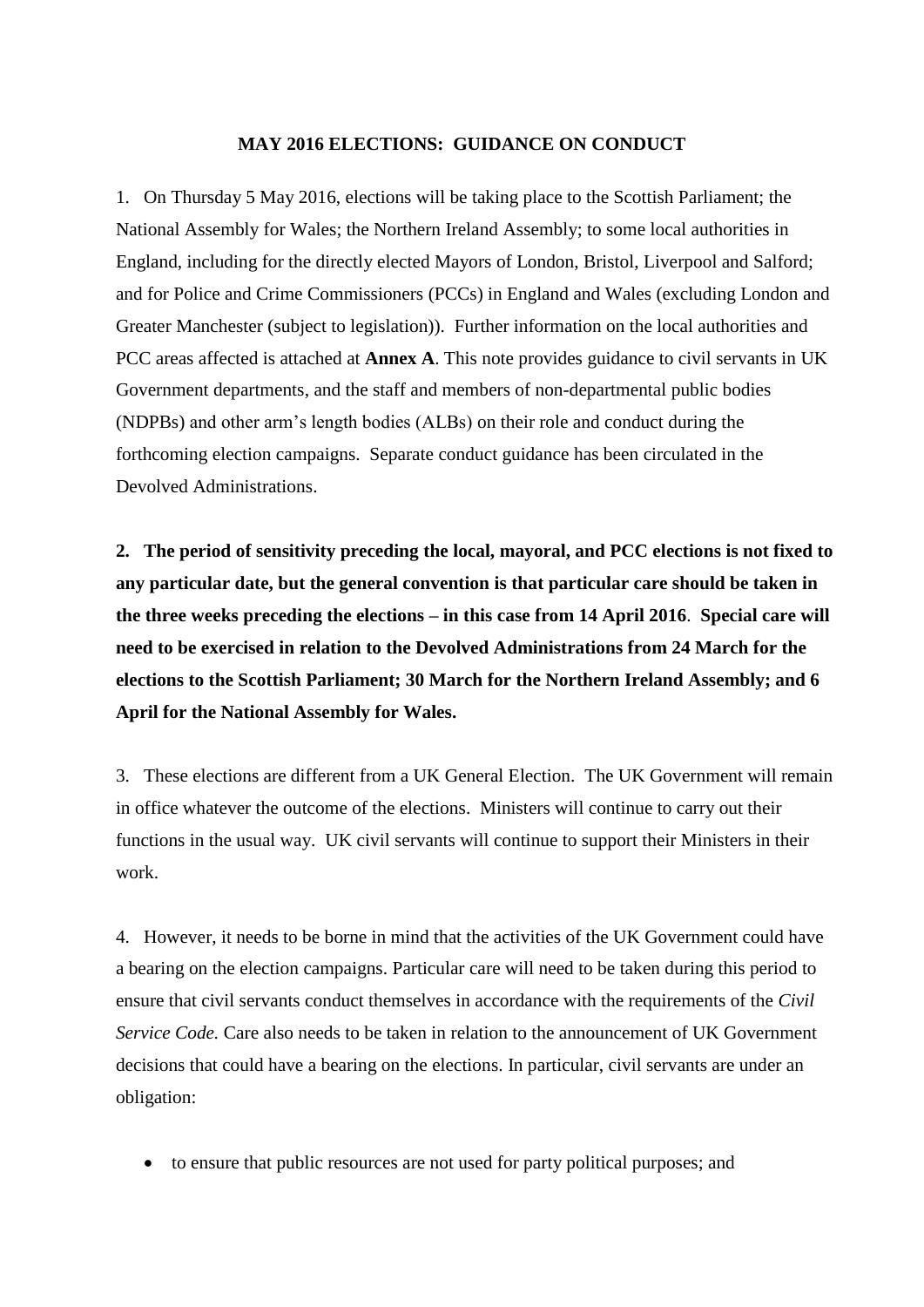not to undertake any activity which could call into question their political impartiality. It is important to remember that this applies to on-line communication, for example using social media, in the same way as off-line activity.

## **General Principles**

5. The following general principles should be observed by all civil servants, including special advisers:

- Particular care should be taken over official support, and the use of public resources, including publicity, for Ministerial or official announcements that could have a bearing on matters relevant to the elections. In some cases it may be better to defer an announcement until after the elections, but this would need to be balanced carefully against any implication that deferral could itself influence the political outcome – each case should be considered on its merits;
- care should also be taken in relation to proposed visits;
- special care should be taken in respect of paid publicity campaigns and to ensure that publicity is not open to the criticism that it is being undertaken for party political purposes;
- there should be even-handedness in meeting information requests from the different political parties and campaigning groups; and
- officials should not be asked to provide new arguments for use in election campaign debates.

6. As with all UK Government Ministers, the Secretaries of State for Northern Ireland, Scotland, and Wales will continue to be in charge of their respective departments, and civil servants should continue to support them. In doing so, civil servants will wish to be aware of the need to avoid any action that is, or could be construed as being, party political or otherwise controversial in the context of the elections.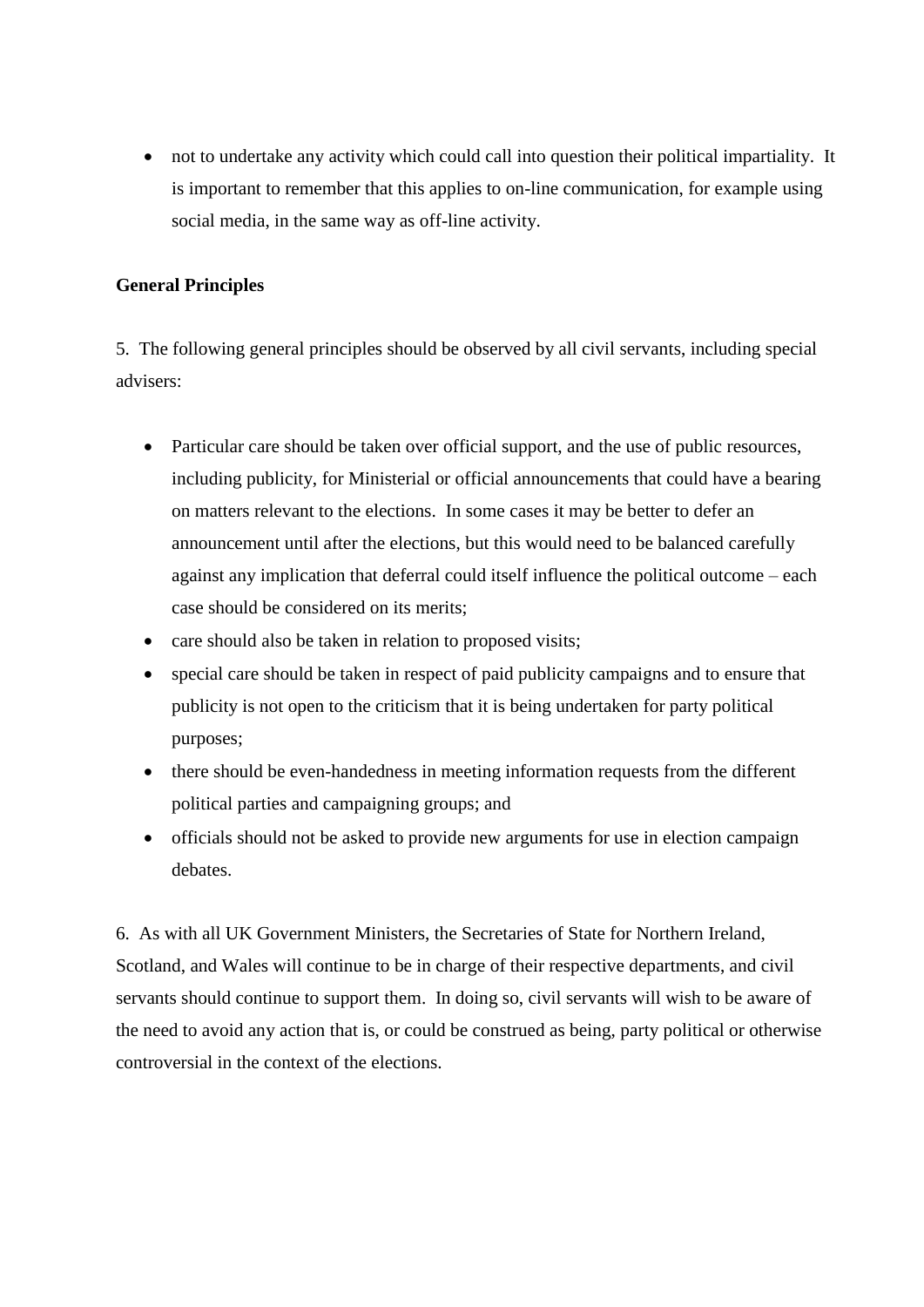#### **Handling of requests for information**

7. There should be even-handedness in meeting information requests from candidates from the different political parties. The aim should be to respond to requests from candidates and campaigners as soon as possible. This also applies to requests from mayoral and PCC candidates.

8. Where it is clear that a candidate's request is an FOI request it must be handled in accordance with the Freedom of Information Act 2000. The Act requires public authorities to respond to requests promptly and in any event not later than 20 working days after the date of receipt. Where it is clear that it will not be possible to provide a quick response, the candidate should be given the opportunity to refine the request if they wish so that it can be responded to more quickly.

9. Any enquiries from the media should be handled by Departmental Press Officers.

#### **Ministerial Visits**

10. In the pre-election periods, particular care should be taken in respect of proposed visits to areas holding elections. The territorial Secretaries of State (and their junior Ministers) will need to continue to carry out their ministerial duties in the countries concerned. However, in doing so, the basic test of whether the visit is for government purposes must be satisfied. Official support must not be given to visits and events with a party political or campaigning purpose. In cases of doubt, further guidance should be sought from your Permanent Secretary's office or the Propriety and Ethics Team in the Cabinet Office (see paragraph 27 below for contact details).

#### **Announcements**

11. Similarly, announcements by the UK Government may have a particular impact on these elections. Ministers will wish to be aware of the potential sensitivities in this regard and might decide, on advice, to postpone making certain announcements until after the elections. Obviously, such action needs to be balanced carefully against any implication that deferral itself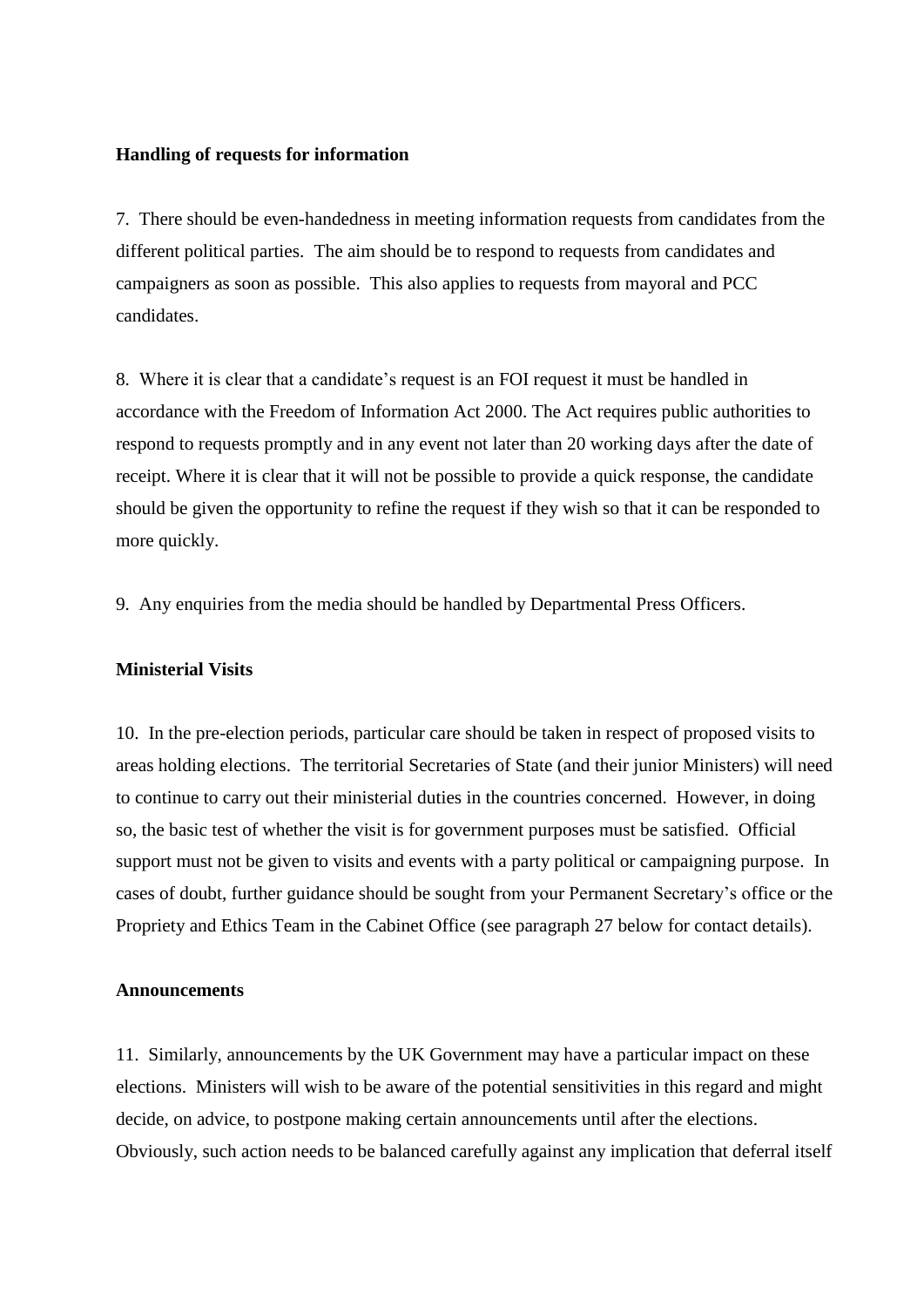could influence the political outcome. Each case should be considered on its merits. Again, in cases of doubt, further advice should be sought.

### **Public Consultations**

12. Public consultations with a particular emphasis on devolved, local or PCC issues should generally not be launched during the relevant election periods. If there are exceptional circumstances where launching a consultation is considered **essential** (for example, for safeguarding public health), advice should be sought from your Permanent Secretary's office and/or the Propriety and Ethics Team in the Cabinet Office (see paragraph 27 below for contact details). If a consultation is on-going during this period, it should continue as normal. However, departments should avoid taking action that will compete with candidates for the attention of the public. This effectively means not undertaking publicity or consultation events for those consultations that are still in progress, and which have a particular emphasis on devolved, local or PCC issues. During this period, Departments may continue to receive and analyse responses.

### **Communication Activities**

13. Government communicators should apply the principles set out above when planning and delivering communications activities that will take place during the election periods. Additional care should therefore be taken around press and marketing activity concerning devolved, local or PCC issues.

14. It is also important to take care with official websites and use of social media that will be scrutinised closely by the news media and the political parties during the election periods. In cases of doubt, guidance should be sought from the Government Communications Service at the Cabinet Office (e-mail: [gcs.propriety@cabinetoffice.gov.uk](mailto:gcs.propriety@cabinetoffice.gov.uk))

### **Use of Government Property**

15. Government property should not be used by Ministers or candidates for electioneering purposes.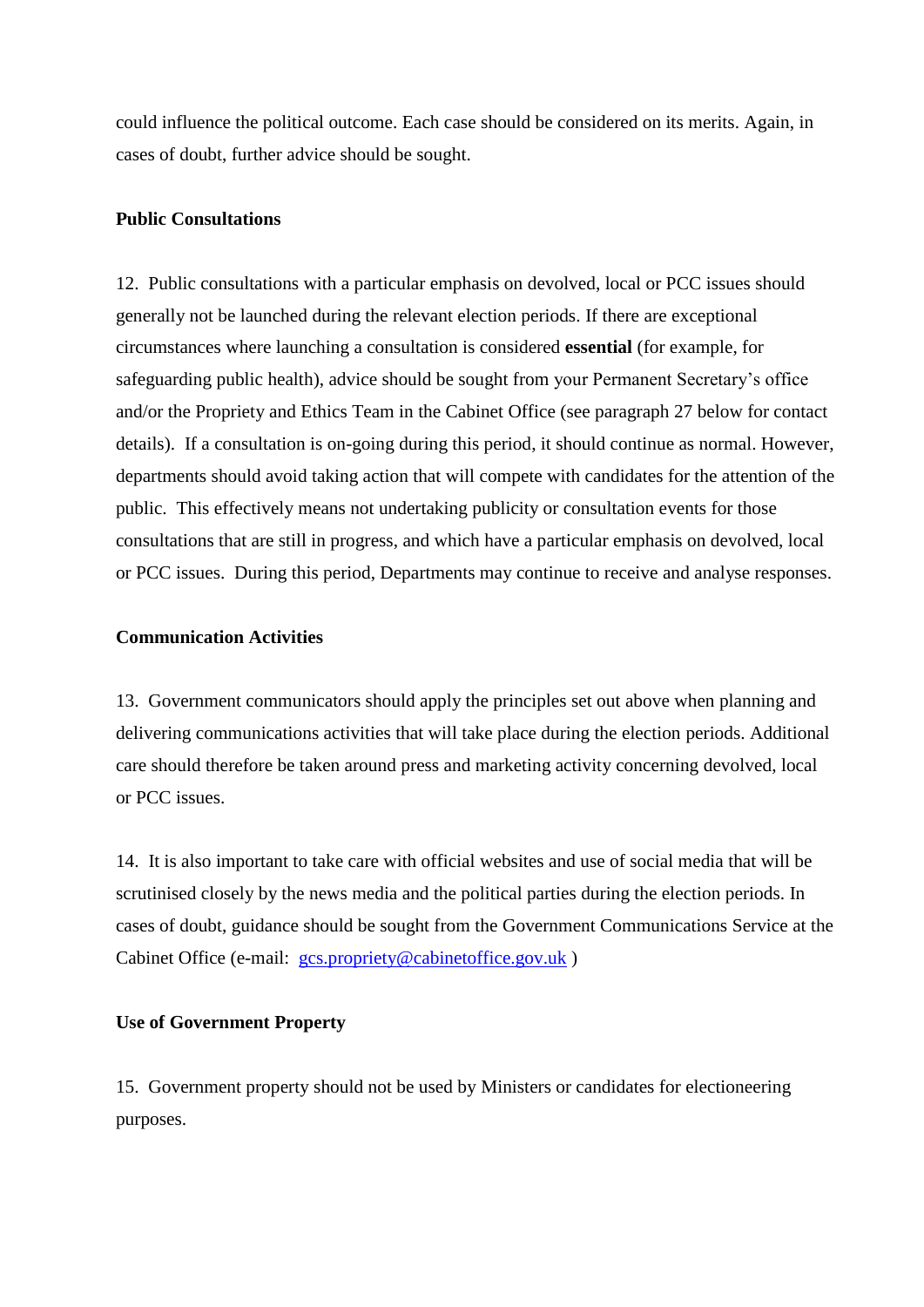16. In the case of NHS property, decisions are for the relevant NHS body, but should visits be permitted to, for example, hospitals, it should be on the basis that there is no disruption to services and that the same facilities are available to all candidates. Care should also be taken to avoid any intrusion into the lives of individuals using the services. The decisions on the use of schools and other local authority properties should be for those legally responsible for the premises. Where it is decided to agree to such visits, the key principle is that the same facilities should be available to all candidates, and that there is no disruption to services.

### **Legislation**

17. UK Government departments should carefully consider the handling of primary legislation that includes provisions on devolved matters during the election period. For Scotland, Wales and Northern Ireland it is not possible for the respective executives to seek their legislature's consent for provisions in UK Government Bills that require Legislative Consent Motions once the Assemblies/Parliament have been dissolved. This is also likely to be the case for a number of weeks after the elections. Departments with Bills containing provisions that may impact on the Devolved Administrations or require Legislative Consent Motions should therefore discuss the position with the Parliamentary Business and Legislation Team in the Cabinet Office, the Territorial Offices, and their policy contacts in the relevant executives. Further guidance may be sought from the Parliamentary Business and Legislation Team in the Cabinet Office on 0207 276 1573.

### **Statistical and Social Research Activities**

18. During the election periods, statistical activities should continue to be conducted in accordance with the Code of Practice for Official Statistics and the Pre-release Access to Official Statistics Order 2008 (and/or the equivalent Orders made by the Devolved Administrations in relation to devolved statistics), which should be read as though it is part of that Code. Regular pre-announced statistical releases (e.g. press notices or bulletin publications) will continue to be issued and published. Social research activities should be in accordance with the Government Social Research (GSR) Code and supplementary guidance, including the GSR Publication Protocol. Requests for information should be handled in accordance with the principles set out in paragraphs 7-9 of this note and with the Code of Practice for Official Statistics. In cases of doubt, you should consult your departmental Head of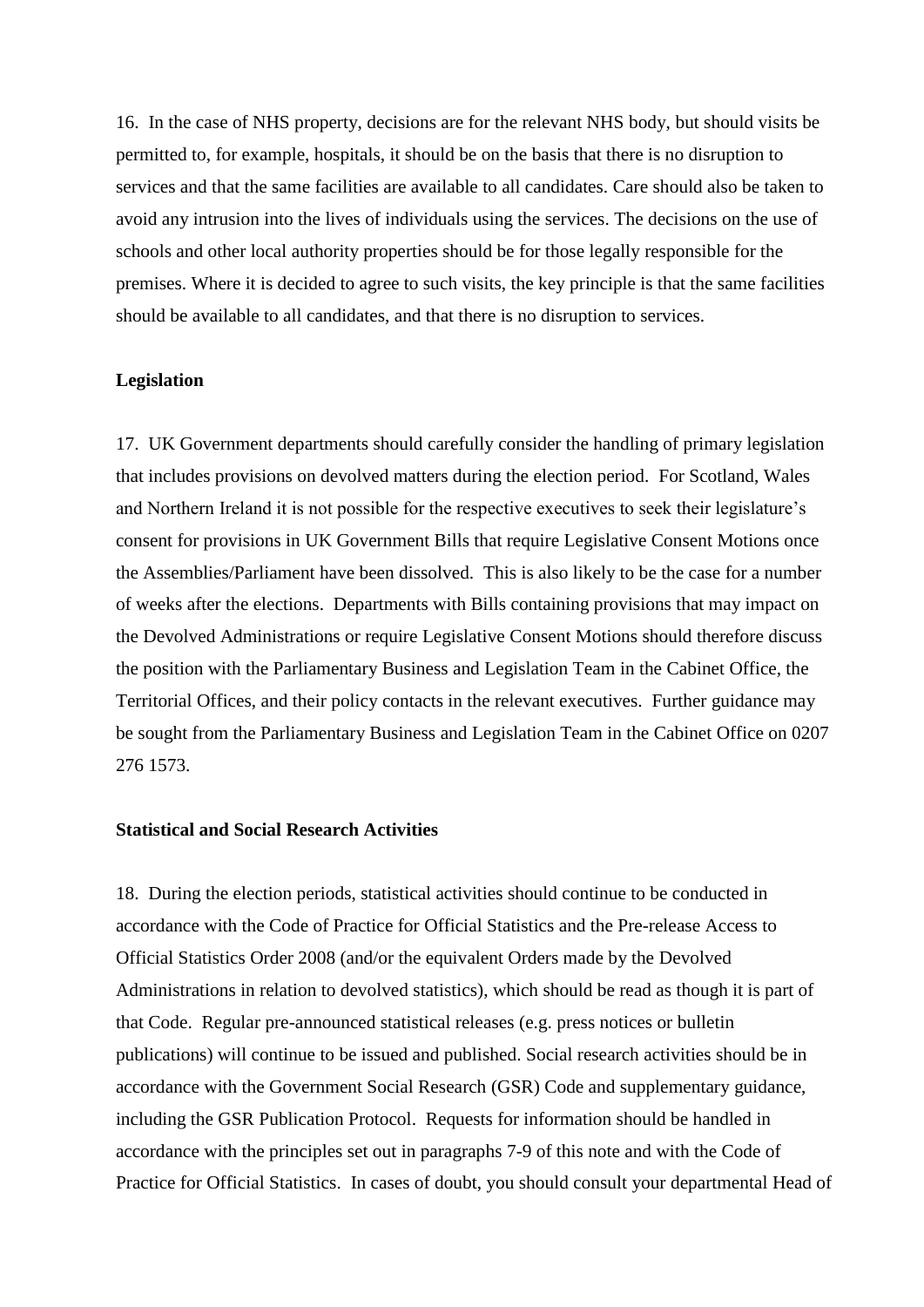Profession for Statistics (who should consult the National Statistician if clarity is required) or your departmental Head of Profession for Social Research. The office of the National Statistician can be contacted via Joseph Moore 0207 592 8627 or Joe Cuddeford 0207 592 8667, and the Government Economic and Social Research Team can be contacted via Emma Gordon (e-mail: [emma.gordon@hmtreasury.gsi.gov.uk](mailto:emma.gordon@hmtreasury.gsi.gov.uk) ).

### **Appointments**

19. Public appointments made by UK Ministers, or UK Senior Civil Service appointments could have an effect on the Devolved Administrations, for example where the remit of the body concerned is UK wide. Particular care should be taken in relation to any such appointments, and consideration given to postponing the appointment process where it has the potential to be controversial. Further advice on public appointments can be sought from the Centre for Public Appointments in the Cabinet Office (e-mail: *publicappointments@cabinetoffice.gov.uk*). Queries on other appointments should be directed to the Propriety and Ethics Team in the Cabinet Office in the first instance - see contact details in paragraph 27 below.

### **Political Activities**

20. Political activity connected with the devolved Parliamentary elections and the PCC elections falls within the definition of **national** political activity. Political activity connected with local and mayoral elections falls within the definition of **local** political activity.

21. Detailed guidance on the restrictions on civil servants' involvement in a private capacity in national and local political activities is set out in section 4.4 of the *Civil Service Management Code* [\(http://www.civilservice.gov.uk/about/resources/civil-service-management-code\)](http://www.civilservice.gov.uk/about/resources/civil-service-management-code), and in departmental staff handbooks.

# **Special Advisers**

22. The rules on special advisers' involvement in national and local political activities are set out in the *Code of Conduct for Special Advisers* (see paragraph 24 below).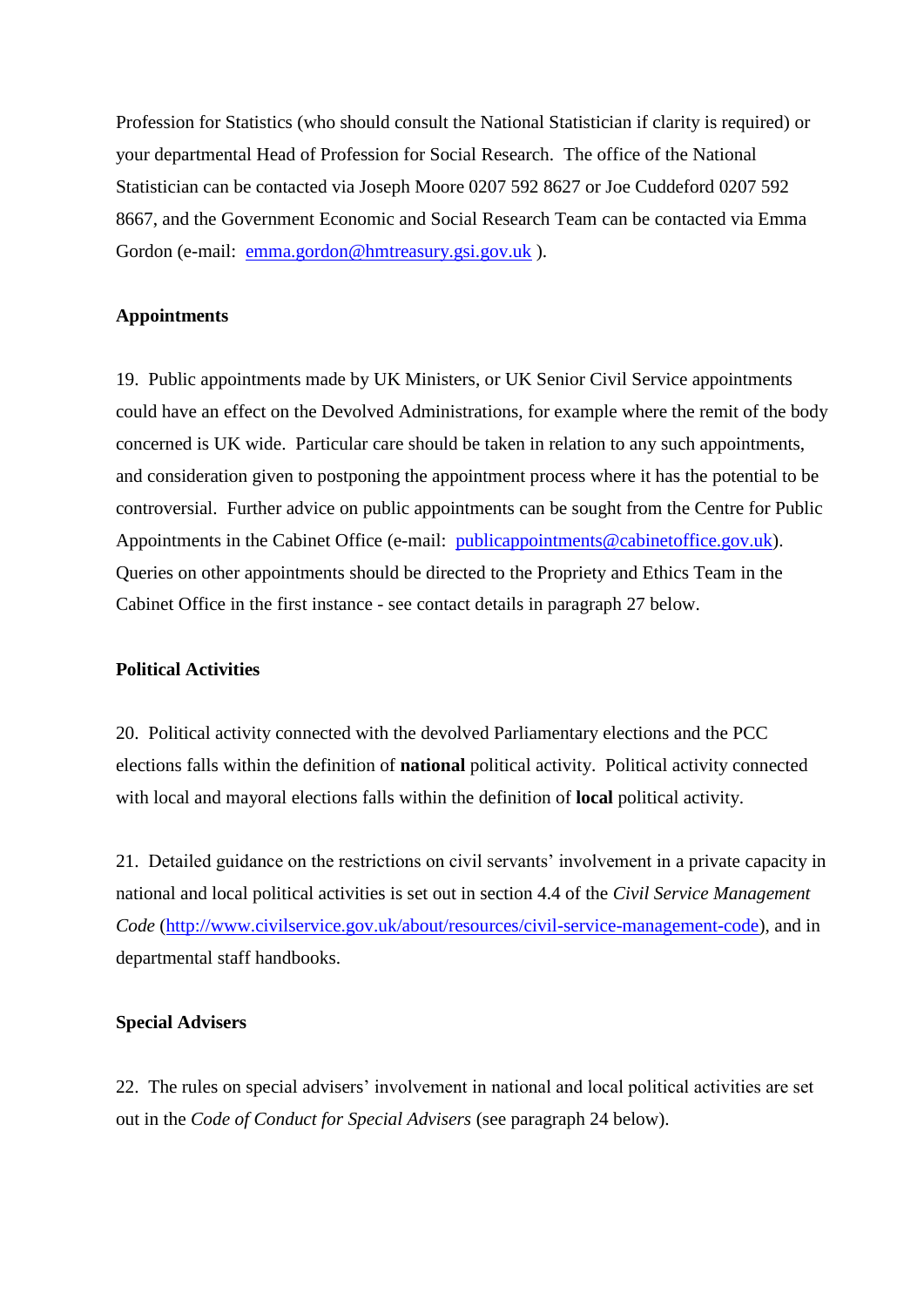23. After consultation with their appointing Minister, special advisers who wish to take part in the election campaigns may do so in their own time and out of office hours. Official resources must not be used in support of the elections.

24. Further guidance is set out in the *Code [of Conduct for Special Advisers](http://www.cabinetoffice.gov.uk/sites/default/files/resources/special-advisers-code-of-conduct.pdf)*. [\(https://www.gov.uk/government/publications/special-advisers-code-of-conduct\)](https://www.gov.uk/government/publications/special-advisers-code-of-conduct).

# **Non-Departmental Public Bodies (NDPBs) and other Arm's Length Bodies (ALBs)**

25. NDPBs and other ALBs spend public money, make public announcements, use Government property and may employ civil servants. This guidance therefore also applies to their activities. Sponsor departments must ensure that staff and board members of their NDPBs and other ALBs are aware of the guidance. Sponsor departments should be consulted in cases of doubt.

# **European Union Referendum**

26. The EU referendum will take place on Thursday 23 June 2016. Guidance for the Civil Service is contained in Sir Jeremy Heywood's letter of 23 February 2016 which is available at [https://www.gov.uk/government/publications/eu-referendum-guidance-for-the-civil-service](https://www.gov.uk/government/publications/eu-referendum-guidance-for-the-civil-service-and-special-advisers)[and-special-advisers.](https://www.gov.uk/government/publications/eu-referendum-guidance-for-the-civil-service-and-special-advisers)

# **Further Advice**

27. In cases of doubt, in the first instance you should consult your Permanent Secretary's Office, or the Propriety and Ethics Team in the Cabinet Office (e-mail: [proprietyandethicsteam@cabinetoffice.gov.uk](mailto:proprietyandethicsteam@cabinetoffice.gov.uk) .

**Cabinet Office** March 2016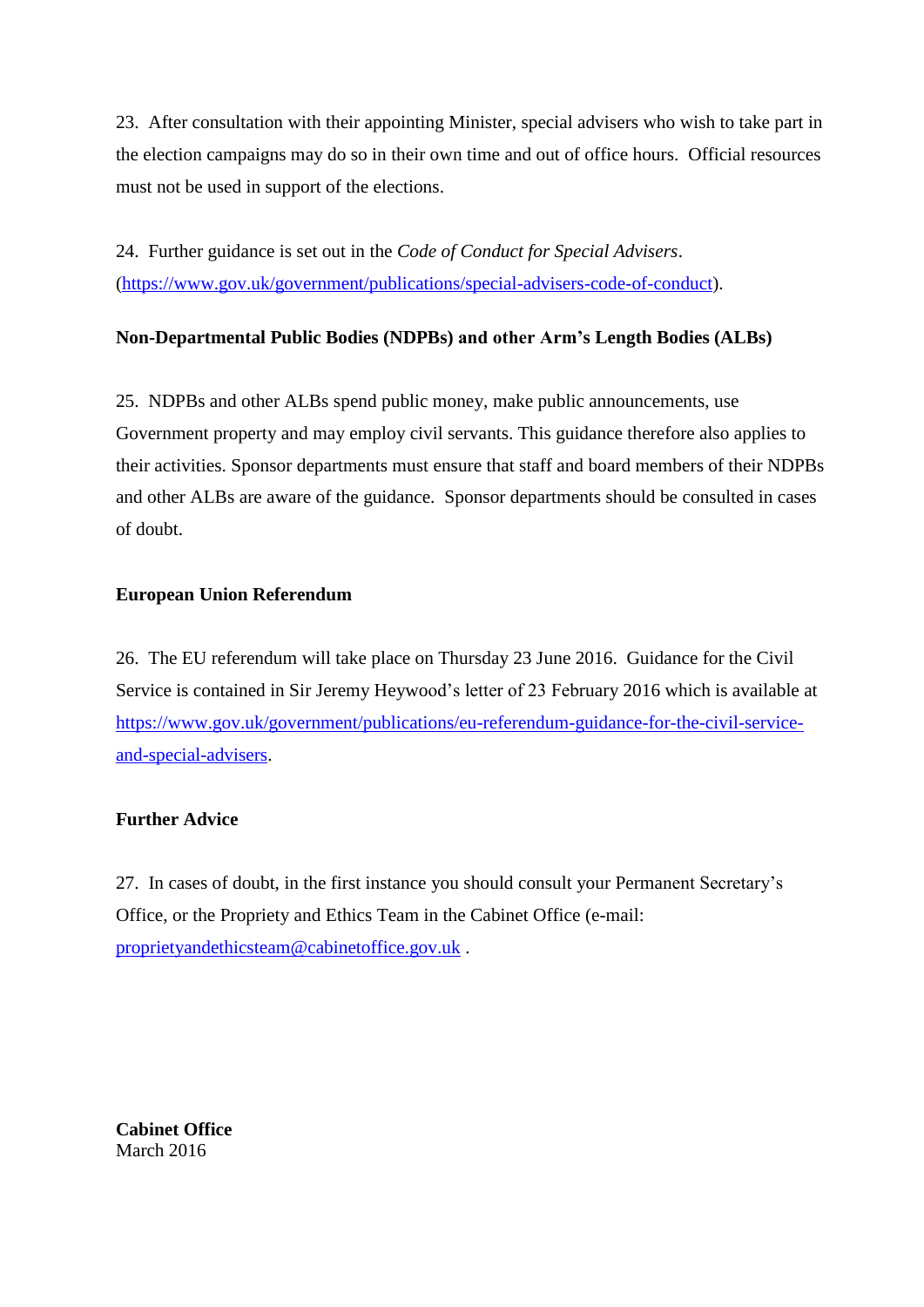### **LIST OF LOCAL AND POLICE AND CRIME COMMISSIONER ELECTIONS 2016**

### Shire District Councils Electing by Thirds

(62)

- 1. Amber Valley
- 2. Basildon
- 3. Basingstoke and Deane
- 4. Bassetlaw
- 5. Brentwood
- 6. Broxbourne
- 7. Burnley
- 8. Cambridge
- 9. Carlisle
- 10. Castle Point
- 11. Cherwell
- 12. Chorley
- 13. Colchester
- 14. Craven
- 15. Crawley
- 16. Daventry
- 17. Eastleigh
- 18. Elmbridge
- 19. Epping Forest
- 20. Exeter
- 21. Great Yarmouth
- 22. Harlow
- 23. Harrogate
- 24. Hart
- 25. Havant
- 26. Hertsmere
- 27. Huntingdonshire
- 28. Hyndburn
- 29. Ipswich
- 30. Lincoln
- 31. Maidstone
- 32. Mole Valley
- 33. Newcastle-Under-Lyme
- 34. North Hertfordshire
- 35. Norwich
- 36. Pendle
- 37. Preston
- 38. Redditch
- 39. Reigate and Banstead
- 40. Rochford
- 41. Rossendale
- 42. Rugby
- 43. Runnymede
- 44. Rushmoor
- 45. St Albans
- 46. South Cambridgeshire
- 47. South Lakeland
- 48. Stevenage
- 49. Tamworth
- 50. Tandridge
- 51. Three Rivers
- 52. Tunbridge Wells
- 53. Watford
- 54. Welwyn Hatfield
- 55. West Lancashire
- 56. West Oxfordshire
- 57. Weymouth and Portland
- 58. Winchester
- 59. Woking
- 60. Worcester
- 61. Worthing
- 62. Wyre Forest

Shire District Councils Electing Biennially (7)

- 1. Adur
- 2. Cheltenham
- 3. Fareham
- 4. Gosport
- 5. Hastings
- 6. Nuneaton and Bedworth
- 7. Oxford

Shire District Councils Electing Whole Council (2)

- 1. Gloucester
- 2. Stroud

### Unitary District Council Elections (19)

- A. Councils Electing by Thirds (17)
- 1. Blackburn with Darwen
- 2. Derby
- 3. Halton
- 4. Hartlepool
- 5. Hull
- 6. Milton Keynes
- 7. North East Lincolnshire
- 8. Peterborough
- 9. Plymouth
- 10. Portsmouth